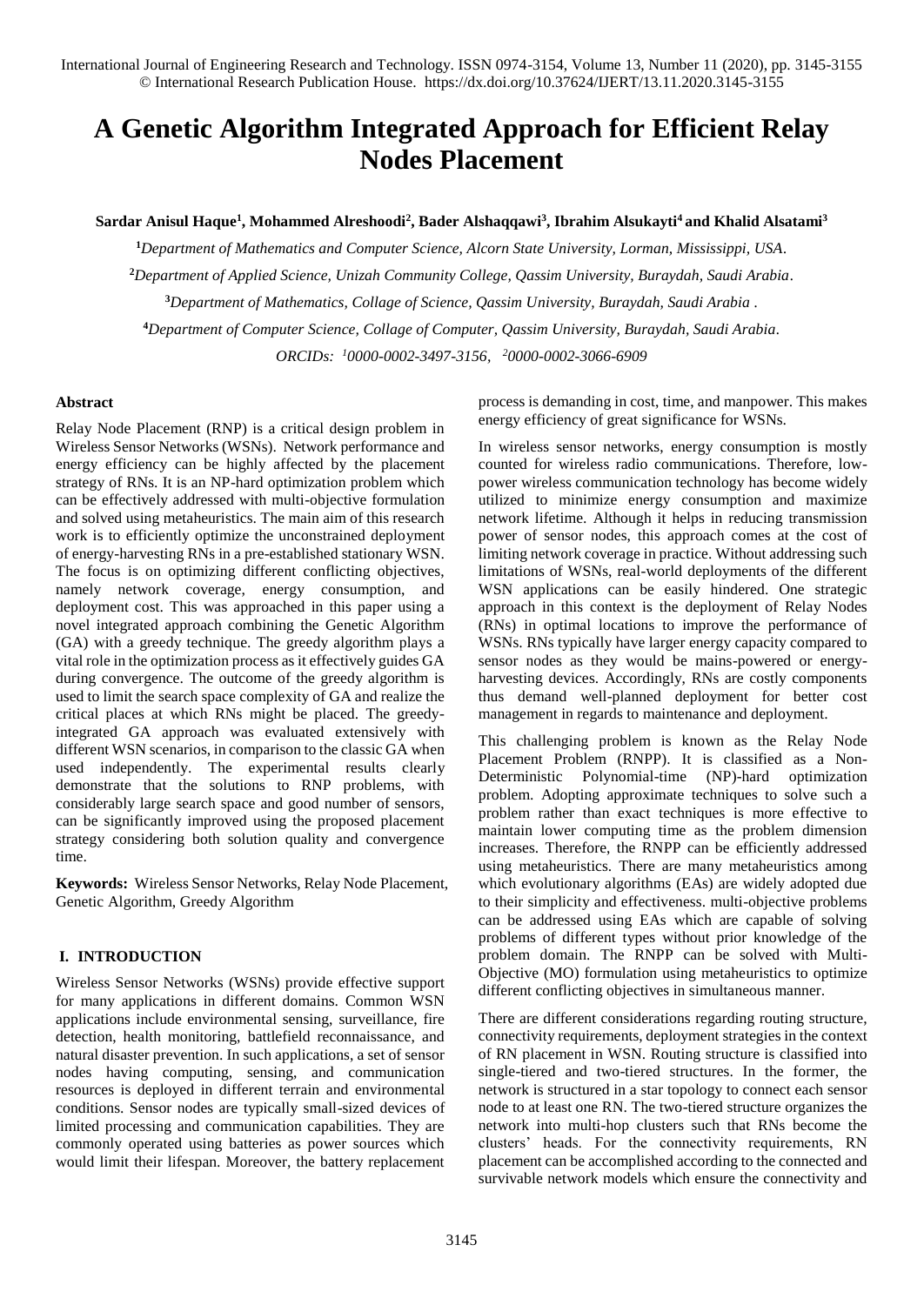bi-connectivity of the sensor nodes, respectively. In regards to deployment strategies, it is possible to carry out unconstrained deployment which enables anywhere RN placement. However, constraints which would be posed in some applications (e.g. limiting placement locations or physical distance) can also be considered when placing RNs.

In this paper, the problem was formulated as a two-tiered RNPP with connected and unconstrained deployment. We address efficient deployment of energy-harvesting RNs in preestablished WSNs with stationary sensor nodes. It was approached as a multi-objective NP-hard optimization problem using the Genetic Algorithm (GA) integrated with a greedy technique to optimize network coverage, energy consumption, and deployment cost. Integrating the greedy algorithm helps in limiting the search space for placing RNs which would lead the GA to better convergence time. From the experimental results, it is evident that the solutions to RNPPs, with considerably large search space and good number of sensors, can be improved significantly with this integration considering both the quality of solution and convergence time.

In the following section, a number of relevant research works are discussed. Section III presents the main assumptions considered for this work. In Section IV, the mathematical model is presented whereas the integrated approach is described in Section V. The evaluation setup is illustrated in Section VI in addition to a discussion of the evaluation results. Section VII concludes this research paper and gives a perspective on the future enhancements to the current work.

# **II. RELATED WORK**

Metaheuristics, in particular GA, have been widely adopted to address different optimization problems in WSN. These include clustering [1], Routing [2], and node scheduling [3]. In recent studies, researchers carried out different surveys on different multi-objective problems found in WSNs [4-6]. It is also evident that RNPP was given considerable attention by the research community as different approaches using varying evolutionary algorithms were introduced [7-9]. Among these, GA was a popular method to approach the RNPP in an effective manner.

In [10], the RNPP was approached using a GA-based algorithm in addition to a greedy algorithm. The focus was on the deployment of the minimum number of RNs in a predetermined set of locations with the objective of establishing kconnectivity between each sensor node and RNs. It was found out that the GA-based approach outperformed the greedy placement strategy in different experimental setups. In a further research work [11], another GA-based solution was presented to factor in additional objectives including the network coverage of sensor nodes. As in both proposals, however, the RNPP was addressed without considering energy efficiency which is a critical objective to optimize network lifetime. The authors in [12] adopted the GA to address the RNPP considering the minimization of the number of RNs while maintaining maximum connectivity among sensor nodes and RNs. Other solutions have also been proposed to place RNs at a set of candidate positions. This approach is referred to as Constrained RNPP (C-RNPP) [13]. It has been shown that this approach enables the placement of a minimum number of RNs in predetermined potential positions [14].

In order to facilitate effective multi-objective optimization for WSN, further modification and integration were applied to the GA in different research efforts. In [15], the GA was modified to incorporate a novel-sorting process. In [16], the proposed approach for solving the RNPP was based on the integration and cooperation of an exact method and metaheuristic. The GA was integrated with the Mixed-Integer Linear Programming (MILP) to support the genetic operations. The target was to optimize two main objectives namely end-to-end delay and network throughput. In [17], the GA was made more flexible by incorporating variable-length encoding and modifying the crossover and mutation operations. This approach enables finegrained deployment while flexibly adjusting the number and position of the nodes. In [18], a combination of evolutionary algorithms and the concept of quantum computation was considered to minimize computational complexity. A GAbased solution inspired by quantum principles was proposed to address the RNPP considering two-tiered WSN architecture. It provides a solution for ensuring full coverage of sensor nodes using the minimum number of RNs while having connectivity established among the RNs at the top layer of the architecture.

On the other hand, the deployment of RNs in WSNs provides an effective approach to address different optimization objectives. Among of which are those targeting better connectivity, full coverage, limited energy consumption, improved performance, and effective cost management. Therefore, the optimization of the RN placement in WSNs was approached considering single optimization objectives such as maximizing network lifetime [19-21] but mostly achieved with varying combinations of different objectives. The majority of the reviewed literature focused on cost-effective deployment and the minimization of the total number of RNs in addition to other critical objectives. These include establishing full connectivity among the deployed nodes in order to maintain sustainable WSN communications [10, 11, 22-30]. Minimizing overall energy consumption across the network is another objective that was also combined to maximize network lifetime [31-33]. Adopting network coverage as an integrated optimization objective was also considered to ensure more effective WSN deployment [34].

Other research efforts were also made to incorporate more objectives to address more effective optimization of RNPP. In some of these, network lifetime was improved with few RNs while maintaining fully connected networks [35-36] or ensuring better network coverage [37-38]. A solution targeting cost-effective deployment was also proposed to provide full network coverage and connectivity with the lowest number of RNs [11, 18, 39-40]. Other combinations considering the maximization of network lifetime, coverage, and connectivity without limitation on the number of deployed RNs were also considered [41-42].

This work, to the best of our knowledge, is the first attempt that integrates a greedy algorithm with the GA in order to guide it during convergence. The greedy algorithm plays a vital role in the optimization process. First, it provides an estimated number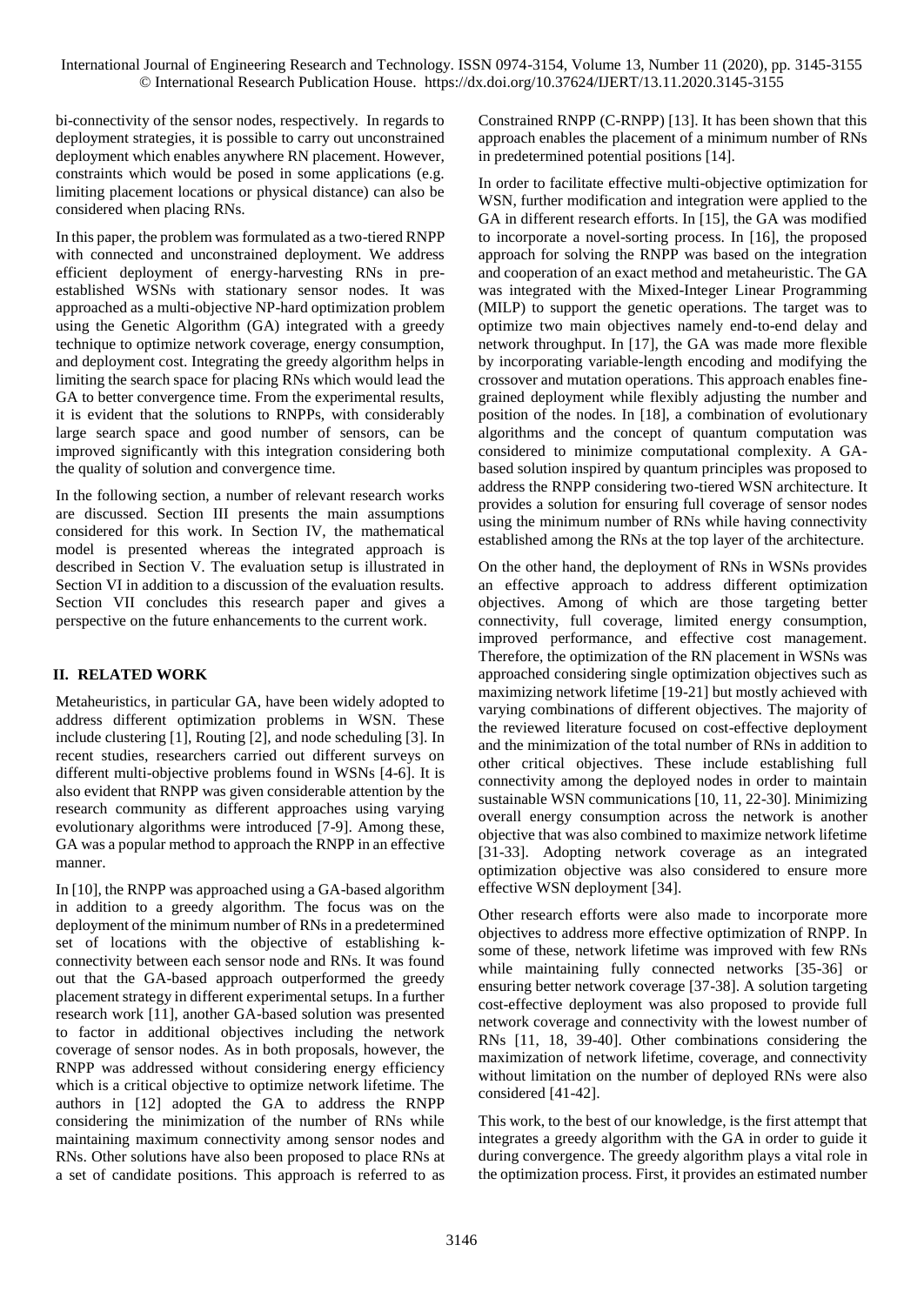of RNs for GA so that it can apply fixed-size encoding of a chromosome. The actual number of RNs that will be included for the solution in each chromosome is controlled by a set of predefined rules. These rules are flexible and can be controlled by algorithmic parameters so that the GA can get out of local optima. The outcome of the greedy algorithm is used to limit the search space complexity of the GA as well as to spot the places where multiple RNs might be placed to reduce energy.

## **III. ASSUMPTIONS**

We consider a two-tiered hierarchical WSN architecture as shown in Figure 1. At the lower tier, there are a number of stationary sensor nodes which are battery-powered and equipped with short-range wireless transceivers of limited data rate. These are small-sized sensor devices that operate at lowpower and sleep once they become idle. It is assumed that the sensor nodes are pre-deployed in the field at random positions or strategic locations over a 2D Euclidean area having no obstacles. They are only deployed to periodically collect application-specific data. The collected data is transmitted in packets of certain size to the RNs at the upper tier of the architecture. The transmissions take place over a network path of single hop at a certain time interval with constant transmission power. Received data at the RN are forwarded to the Internet infrastructure through base stations. Ideal situation is assumed such that there is no collision, external interference, nor retransmission during data communication.

It is assumed that the energy of sensor nodes is adequate to sense and collect the required data. Such operations would incur less power consumption compared to data reception/transmission. Therefore, power cost due to reception/transmission is only considered. On the other hand, RNs are not responsible for data collection and have no sensing modules. RNs receive and transmit data whereas sensor nodes only transmit data without reception of any data.

Another important assumption is the use of the same transmission and reception range for all the sensor nodes and RNs. Devices such as Tmote, MicaZ, and TelosB motes can reach up to 125m in outdoor environments. On the other hand, base stations are assumed to have enough range to interconnect all the deployed RNs in the deployment area. Connectivity between a sensor node and a certain RN is assumed according to the Euclidean distance. They are considered connected as long as they have an Euclidean distance shorter than the minimum of their communication ranges.

RNs are deployed to form a network topology of single hop connectivity without specific topological constraints. Using the single hop connectivity model would be feasible to maintain better lifetime of the network as sensor nodes are typically power-constrained devices. As they can be positioned differently, each RN can interconnect a varying number of sensor nodes. Therefore, RNs can end up with different data traffic loads and consume different transmission power. However, each RN is mains-powered or energy-harvesting device, thus there should be no concerns in regards to energy depletion of the RNs.



**Fig. 1.** Two-tiered Hierarchical WSN Architecture.

# **IV. MATHMATICAL MODEL**

The main objective of this work is to find out the applicability of integrating a greedy algorithm with a simple meta-heuristic optimization technique to solve large problem instances. We understand that there exist a number of powerful meta-heuristic algorithms in the literature and complex mathematical models to explain RNPP, but we focus on our primary objective. The technique of integrating a greedy algorithm with a simple metaheuristic algorithm can be equally applicable to other powerful meta-heuristic algorithms. We did our experimentations on a very simple mathematical model to represent RNPP. We assume that a near optimal solution suggested by our solution to this simple model should be also a near-optimal solution to a relatively complex model. For the same reason, we further simplify RNPP by converting it to a single-objective optimization problem, where each of the objectives is multiplied with a weight.

The mathematical model of RNPP is formulated by first preprocessing the search spaces as described in subsection A. Accordingly, the locations of both sensor nodes and RNs are redefined, which is explained in subsection B. We then describe, in subsection C, the objective function considered for our RNPP. The notations used throughout this section are listed in Table 1.

# **IV.I. Search Space Pre-procession**

Input to RNPP is a list of sensor nodes, each of which is described by a point. The list of points is drawn from a 2-D space. We will consider this as the search space associated with the given RNPP. Note that the unit of our search space is arbitrary. We limit this search space by computing both maximum and minimum values in both X and Y directions. The solution to RNPP is also a set of points, each of which describes the location of a RN. It should be noted that both input and output data are supposed to be continuous variables. This makes a RNPP computationally hard as the optimal points can have arbitrary precision during the optimization process. To overcome this situation, we build a mathematical model of our problem which deals with only integers while describing the locations of both sensor nodes and RNs. As we are looking for a near-optimal solution, this conversion does make sense [43].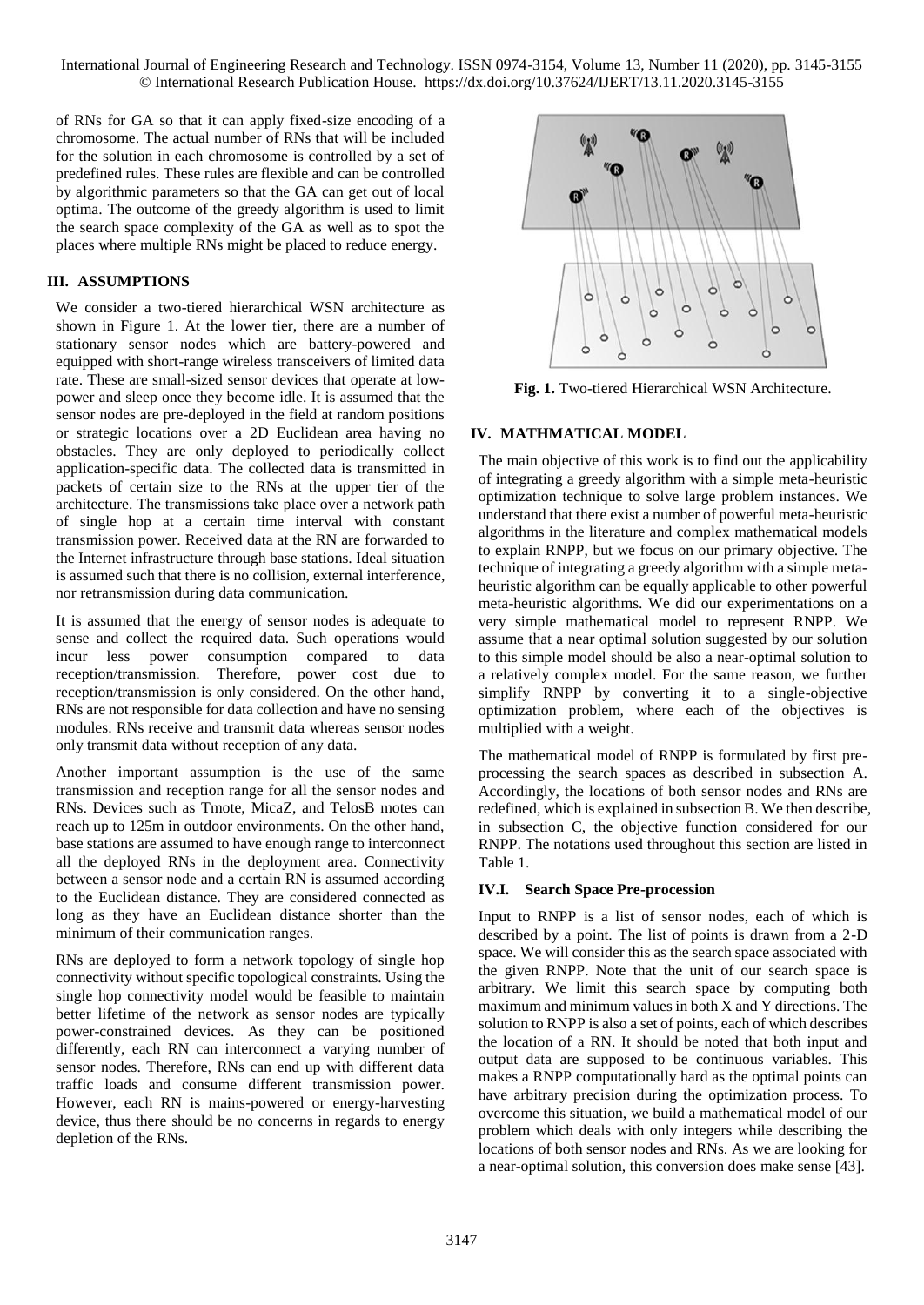Let *d* be a small value such that if a sensor or relay node's location is moved *d* units in X or Y direction, it causes negligible effect on our near-optimal solution, and the distance between any two sensor nodes is more than  $d$ . Let  $(x_{min}, y_{min})$ ,  $(x_{max}, y_{min})$ ,  $(x_{max}, y_{max})$ , and  $(x_{min}, y_{max})$  be the four corners of the smallest rectangle of our search space such that all input points (locations of sensor nodes) are inside of it and the distance from any sensor node to any side of the rectangle is more than *d*. For simplicity, let the length of each side of the rectangle be a multiple of  $d$ . We divide the rectangle by  $((x_{max}$  $- x_{\text{min}}/d - 1$ ) straight lines that are parallel to Y and (( $y_{\text{max}}$ )  $y_{\text{min}}/d - 1$ ) straight lines that are parallel to X. These two groups of straight lines will divide the rectangle in such a way that it will have  $((x_{max} - x_{min})/d) * ((y_{max} - y_{min})/d)$  number of squares, each of the squares has area  $d^2$  units. This makes the discretization of any point in the search space straight forward, which can be described as follows: let  $(x_i, y_i)$  be a point in our search space, then this point is located in the square marked by a pair of two integers (floor( $x_i/d$ ), floor( $y_i/d$ )).

The above procedure redefines not only the sensor nodes' positions but also the search space itself. Our new search space becomes a grid having ceil( $(x_{max}- x_{min})/d$ ) and ceil( $(y_{max}- y_{min})/d$ ) squares in X and Y directions, respectively. In this new search space, our computation involves only integers considering the locations of sensor nodes and RNs. The output to our integrated approach will be a set of pairs of integers. Each pair defines a particular square in the search space, into which we can place a RN. The actual position of the RN should not affect our nearoptimal solution according to the definition of *d*.

| Table 1. Units for Magnetic Properties |  |  |  |  |  |
|----------------------------------------|--|--|--|--|--|
|----------------------------------------|--|--|--|--|--|

| <b>Symbol</b> | Quantity                                                           |
|---------------|--------------------------------------------------------------------|
| S             | <b>Sensor Nodes Matrix</b>                                         |
| S             | <b>Total Number of Sensor Nodes</b>                                |
| Q             | List of sensor nodes                                               |
| d             | The length of square                                               |
| W             | <b>Physical Communication Range</b>                                |
| $\mathbf{C}$  | <b>Discretized Communication Range</b>                             |
| $\mathbf R$   | <b>RNs Matrix</b>                                                  |
| $\mathbf{r}$  | <b>Total Number of RNs</b>                                         |
| P             | A list of pairs of integers that describes<br>a solution to RNPP   |
| max           | Upper bound on the number of RNs                                   |
| Rgreedy       | RN Matrix from greedy algorithm                                    |
| rgreedy       | Total RNs by greedy algorithm                                      |
| rfirstKind    | Number of RNs of first kind                                        |
| rsecondKind   | Number of RNs of second kind                                       |
| cgreedy       | <b>Discretized Communication Range</b><br>used in greedy algorithm |
| T             | <b>Influence Matrix</b>                                            |
| couterCircle  | Artificial Communication Range for<br>first kind of RN in GA       |
| mouterBox,    | Extension of search space to have<br>flexible                      |
| nouterBox     | Number of RNs of second kind                                       |

#### **IV.II. Redefinition of Point in Search Space Domain**

Let  $m =$  ceil (( $x_{\text{max}} - x_{\text{min}}$ )/d) and  $n =$  ceil (( $y_{\text{max}} - y_{\text{min}}$ )/d). Now the sensor nodes can be described by *S*, a zero-one matrix of order *m* and *n*, where:

$$
S[i][j] = \begin{cases} 1, & if there is a sensor node in (i, j) square, \\ 0, & Otherwise. \end{cases}
$$

*s* is the total number of sensor nodes such that  $s =$  $\sum_{0 \le i \le m} \sum_{0 \le i \le n} S[i][j].$ 

In addition, *Q* is a list of *s* unique pairs of integers, where each pair (i, j) describes a square where a particular sensor is located or  $S[i][i] = 1$ .

Let *w* be a value such that a sensor node's signal can travel at best. Let  $c =$  floor( $w/d$ ). It means that a sensor can communicate with a RN if and only if the distance between the RN and the sensor node is at most *c* square units. In other words, if the nearest RN of a sensor node is *c* squares away from it in both X or Y directions, the sensor node cannot communicate with the nearest RN.

*R* is a zero-one matrix of order *m* and *n* to store the positions of RNs, as follows:

$$
R[i][j] = \begin{cases} 1, & if there is a RN in (i,j) square, \\ 0, & Otherwise. \end{cases}
$$

Let *r* be the total number of RNs, which we expect to find by

our solution. Then,  $r = \sum_{0 \le i \le m, 0 \le j \le n} R[i][j].$ 

The output of our solution is *P*, a list of *r* unique pairs of integers, where each pair (i, j) describes a square in our search space in the 2-D space and  $R[i][j] = 1$ . We consider *P* as a nearoptimal solution to RNPP.

## **IV.III. Objective Functions**

An optimal solution to a RNPP is to find out the locations for a set of RNs, such that (i) the number of RNs in the set is minimum, (ii) each of the sensor nodes can reach at least one RN, and (iii) the energy consumed by each sensor node is minimized. We will call each of these expected properties as *Cost*, *Coverage* and *Energy*, respectively. We expressed each of these properties by a numerical value as follows:

(i) *Cost*: the cost associated with the procurement, installment, and maintenance of RNs that are suggested in a candidate solution. Let, *max* be an integer that we assume to be an upper bound for the expected number of RNs. So, for any candidate solution, *Pcandidate*, let *rcandidate* be the number of RNs to solve a RNPP, where  $r_{candidate} \leq max$ . We compute cost as the ratio between *rcandidate* and *max* as follows:

$$
f_1 = \frac{r_{candidate}}{max} \tag{1}
$$

This ratio is then multiplied by 100 to normalize it with other metrics. This normalized value is further multiplied with a weight factor *w1*.

(ii) *Coverage*: the fraction of sensor nodes that can communicate with at least one RN. This value is further multiplied with a weight factor  $w2$ . Let s' be the number of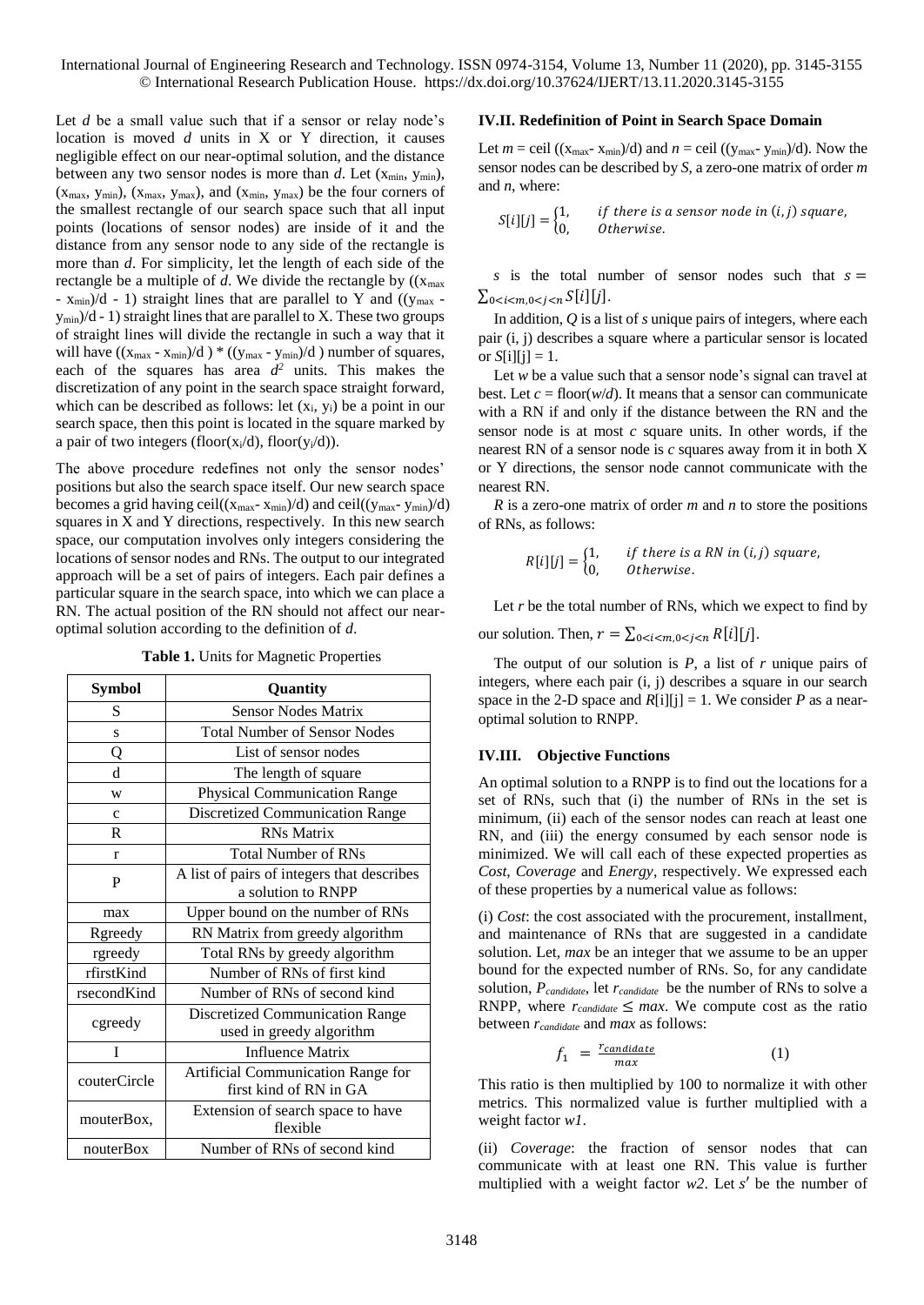sensor nodes that can communicate with at least any RN for a given solution. Then, the network coverage rate is computed as follows:

$$
f_2 = \frac{s'}{s} \tag{2}
$$

(iii) *Energy*: Let the maximum distance possible for a sensor node to reach the nearest RN is limited by *c* squares. Let the sum of distances in square units by the sensors, which has the nearest RN in *c* square, be *Distance*. We compute energy consumption rate as the ratio between *Distance* and *s\*c* as follows:

$$
f_3 = \frac{Distance}{s*c} \tag{3}
$$

This ratio is then multiplied by 100 to normalize it. This normalized value is further multiplied with a weight factor *w3*.

The objective value for *Pcandidate* is the weighted sum of (1), (2), and (3) as follows:

$$
F = w_1 f_1 + w_2(-f_2) + w_3 f_3 \tag{4}
$$

Accordingly, the optimization problem is formulated as a minimization problem. The actual values for the weights *w1*, *w2* and *w3* depend on user requirements. For example, we keep  $w1 \leq w2$ , if we emphasize more on coverage than cost. Algorithm 1 describes the above procedure.

## **Algorithm 1 OBJECTIVE**

**Input**: Pcandidate, w1, w2, w3, rcandidate

**Output**: a real value that is the evaluation of the given candidate solution Pcandidate

## **Begin**

1: total\_cost =  $cost*$  rcandidate

2: norm\_cost= w1\*100\*(total\_cost/(max\*cost)) 3: coverred sensor  $= 0$ 4: total distance  $= 0$ 5: total dist coverred  $= 0$ 6: for each pair (i, j) in Q do 7:  $(a, b) = closest(Pcandidate, (i, j))$  //closest() finds RN at (a,b) from Pcandidate //which is closest to (j,j) 8: total\_distance  $+=$  distance  $(a, b)$  to  $(i, j)$ 9: **if** distance  $(a, b)$  to  $(i, j) < c$  **then** 10: ++coverred\_sensor 11: total\_dist\_coverred  $+=$  distance  $(a, b)$  to  $(i, j)$ 12: **end if** 13: **end for** 14: norm\_energy= w3\*100\*(total\_distance/(s\*c)) 15: norm\_coverage= w2\*100\*(coverred\_sensor/s) 16: return (norm\_energy + norm\_cost +norm\_coverage)

**End**

## **V. SOLUTION**

Our greedy-integrated GA solution has two main steps. In the first step, we apply a greedy algorithm to find out some squares on the search space in which we observe signals from a maximum number of sensor nodes. In other words, the greedy algorithm tries to place RNs to reduce the energy consumption by sensor nodes. As the greedy algorithm is used to accelerate the convergence in the GA, we are not looking for any complete solution from it. Once the greedy algorithm returns the list of squares, in which RNs are in need, we instrument and execute the GA with the help of that list of squares. The following subsections provide detailed descriptions of these two stages: the greedy algorithm and greedy-integrated GA.

| <b>Algorithm 2 ComputingInfluence</b>                                        |  |  |  |  |  |  |  |  |
|------------------------------------------------------------------------------|--|--|--|--|--|--|--|--|
| <b>Input:</b> Set $G$                                                        |  |  |  |  |  |  |  |  |
| <b>Output:</b> Matrix $I$ of order $m$ and $n$                               |  |  |  |  |  |  |  |  |
| Begin                                                                        |  |  |  |  |  |  |  |  |
| 1: Create a zero matrix I of order $m$ and $n$                               |  |  |  |  |  |  |  |  |
| 2: for each sensor g in G; where g is at $(i, j)$ do                         |  |  |  |  |  |  |  |  |
| for each square $(x, y)$ in $I$ do<br>3:                                     |  |  |  |  |  |  |  |  |
| 4:<br><b>if</b> distance from (i, j) to $(x, y) \leq c_{\text{greedy}}$ then |  |  |  |  |  |  |  |  |
| 5:<br>$I[x][y] = I[x][[y]+1]$                                                |  |  |  |  |  |  |  |  |
| 6:<br>end if                                                                 |  |  |  |  |  |  |  |  |
| 7:<br>end for                                                                |  |  |  |  |  |  |  |  |
| $8:$ end for                                                                 |  |  |  |  |  |  |  |  |
| 9: return $I$                                                                |  |  |  |  |  |  |  |  |
| End                                                                          |  |  |  |  |  |  |  |  |

| Algorithm 3 GREEDY                                                      |
|-------------------------------------------------------------------------|
| <b>Input:</b> Set $Q$                                                   |
| <b>Output:</b> $R_{\text{greedy}}$                                      |
| <b>Begin</b>                                                            |
| 1: Set $Q_i = Q$                                                        |
| 2: Create a zero matrix $R_{greedy}$ of order m and n                   |
| 3: While $Q_l \neq \text{null}$ do                                      |
| 4: $I =$ ComputingInfluence( $Q_I$ )                                    |
| 5: $I(i,j) = max(I)$                                                    |
| 6: $R_{greedy}[i][j] = 1$                                               |
| 7: for each sensor g in $Q_i$ ; where g is at $(x, y)$ do               |
| 8:<br><b>if</b> distance from $(x, y)$ to $(i, j) \leq c_{greedy}$ then |
| 9:<br>delete g from $Q_I$                                               |
| 10:<br>end if                                                           |
| 11:<br>end for                                                          |
| 12: end while                                                           |
| 13: <b>return</b> $R_{greedy}$                                          |
| End                                                                     |

# **V.I. The Greedy Algorithm**

We need to list the following notations in order to explain the working principle of our greedy algorithm. Let *Rgreedy* be a zeroone matrix of order m and n, where: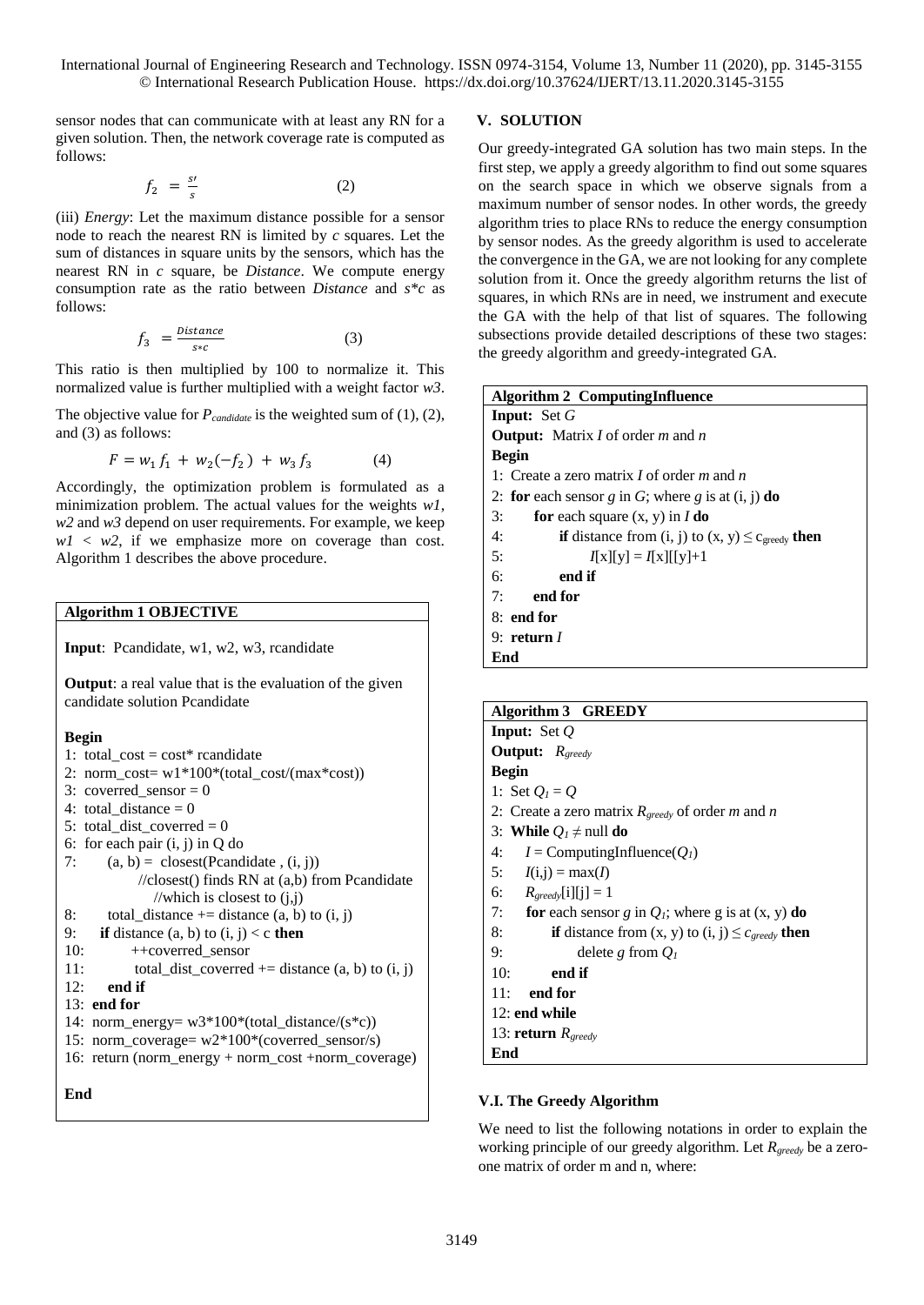$$
Rgreedy[i][j] = \begin{cases} 1, & if GREEDY puts a RN in square (i, j), \\ 0, & Otherwise. \end{cases}
$$

Let *rgreedy* be the total number of RNs that our greedy algorithm suggests to be placed across the search space. It is clear that  $r_{areedv} = \sum_{0 \le i \le m, 0 \le i \le n} R_{areedv}[i][j].$ 

In the greedy algorithm, we assume that each sensor node can connect to a RN if the distance between them is equal or smaller than  $c_{\text{greedy}}$  squares.  $c_{\text{greedy}}$  is an artificial value such that  $c_{\text{greedy}}$ *c*. It is expected that *rgreedy* is inversely proportional to the value of *cgreedy*.

Our greedy algorithm is explained with the ComputingInfluence and GREEDY algorithm as presented in Algorithm 2 and 3, respectively. The input to ComputingInfluence is a set of sensor nodes, *G*. The output of this algorithm is *I,* an integer matrix of order *m* and *n*. I[i][j] is the number of sensor nodes from *G* whose signal can be reached at square (i, j) assuming that the signal from each sensor node can be propagated *cgreedy* squares in all directions.

The GREEDY algorithm is an iterative algorithm. The input to this algorithm is *Q*, which is the set of all sensor nodes. In each iteration, it computes *I* using ComputingINfluence. It then finds the maximum value in *I*. Let *I*[i][j] contains maximum value, it then updates with  $R[i][j] = 1$  and deletes the sensor nodes which could be served by placing a RN at (i,j) before starting the next iteration (if any).

### **V.II. The Greedy-Integrated Algorithm**

The GA algorithm is executed once the greedy algorithm has completed its execution. Two very important pieces of information are obtained from the greedy algorithm: (i) the approximate number of RNs that can be used to serve all sensor nodes, (ii) the squares in the search space where RNs are more likely to be placed. This two outputs from the greedy algorithm will be used to effectively configure a GA to solve the RNPP. Hence, we call it an integrated approach.

There are two kinds of RNs that are expected from the GA algorithm. These are:

(i) rfirstKind: First Kind RNs are the relay nodes that are being tried to place near to the squares suggested by the greedy algorithm. To describe this kind of RNs, we need to introduce another artificial communication range *couterCircle*, where *cgreedy* >  $c_{outerCircle} > c$ . In total, GA will try to place  $r_{greedy}$  number of RNs of this kind. The range of each of the RN's coordinate values is by both adding and subtracting *cgreedy* with the corresponding coordinate positions from greedy algorithm. The main purpose of these RNs is to increase the coverage metric. During the convergence phase of GA, a RN will be considered for fitness value if it is, by random choice, not more than *couterCircle* away from the position suggested by the greedy algorithm. This technique gives us the flexibility for our GA on the number of RNs. We use *rfirstKind*, to represent the total number of RNs of first kind.

(ii)  $r_{\text{secondKind}}$ : Second Kind RNs are the RNs that are being tried to place anywhere in the search space. To describe this kind of RNs, we need to introduce *mouterBox*, *nouterBox*, where *mouterBox* >

*m* and  $n_{outerBox} > n$ . The GA will try to place a number of RNs of second kind. The range of coordinates of each RN is defined as (0, *mouterBox*) and (0, *nouterBox*). The main purpose of these RNs is to get rid of local optima that might be caused by those of first kind. The number of RNs of second kind will depend on the complexity of RNPP. If the solution from the GA algorithm is not satisfactory considering energy consumption and network coverage, it can be increased. During the convergence phase of the GA, a RN will be considered for fitness value if it is, by random choice, placed in the legal boundary of the search space. This technique gives us the flexibility for our GA on the number of RNs. We use *rsecondKind*, to represent the total number of RNs of second kind.

#### **VI. EVALUATION**

This section provides a description of the experiments carried out to evaluate the proposed integrated approach. It also presents and discusses the obtained experimental results.

#### **VI.I. Experimental Setup**

To demonstrate its efficiency, the proposed greedy-integrated GA was compared with a baseline algorithm, namely the classical GA algorithm. Both algorithms were tested using an experimental dataset, consisting of four randomly generated instances to represent fairly complex RNPP scenarios of small to large setups. In each instance, the deployment of a static traditional WSN was considered with a square area of a different dimension and sensor node count. These are as listed in Table 2. The number of sensor nodes in each scenario was set to the minimum needed to cover the whole area. Figure 2 shows the case of SC3 which presents a total of 250 sensor nodes deployed in a square region of 500×500 m2 in size with a random distribution. The communication ranges of the sensor nodes and RNs in all the scenarios were assumed to be 40m [44, 45] and d was set to 4m.

Both algorithms were implemented using MATLAB R2018b, and executed using a system having an Intel Core i5, 2.5 GHz CPU, 4 GB RAM, and Mac OS. The basic parameters of the GA were similarly set for both algorithms. The initial population varies for the different scenarios and increases as the size of the network increases. For both models, the number of RNs is given by the greedy algorithm as an input to the GA process. However, the proposed greedy-integrated GA, the number of decision variables or the number of RNs that the GA will try to place is the sum of RNs of first, and second kinds. The domain of each of the RNs of first kind is defined by the corresponding RN from greedy algorithm and *couterCircle*. The domain of each of the RNs of the second kind is defined as (0, *mouterBox*) and (0, *nouterBox*). The crossover rate was configured to be 8%. In regards to the stop condition, the stall generation was set to 50 and the function tolerance value was  $1e^{-3}$ . The values of the weight factors,  $W_1$ ,  $W_2$  and  $W_3$ , can be any nonzero positive value. For example, we keep  $W_1 > W_2 > W_3$  if cost is the most important objective over coverage and energy and coverage is more important than energy.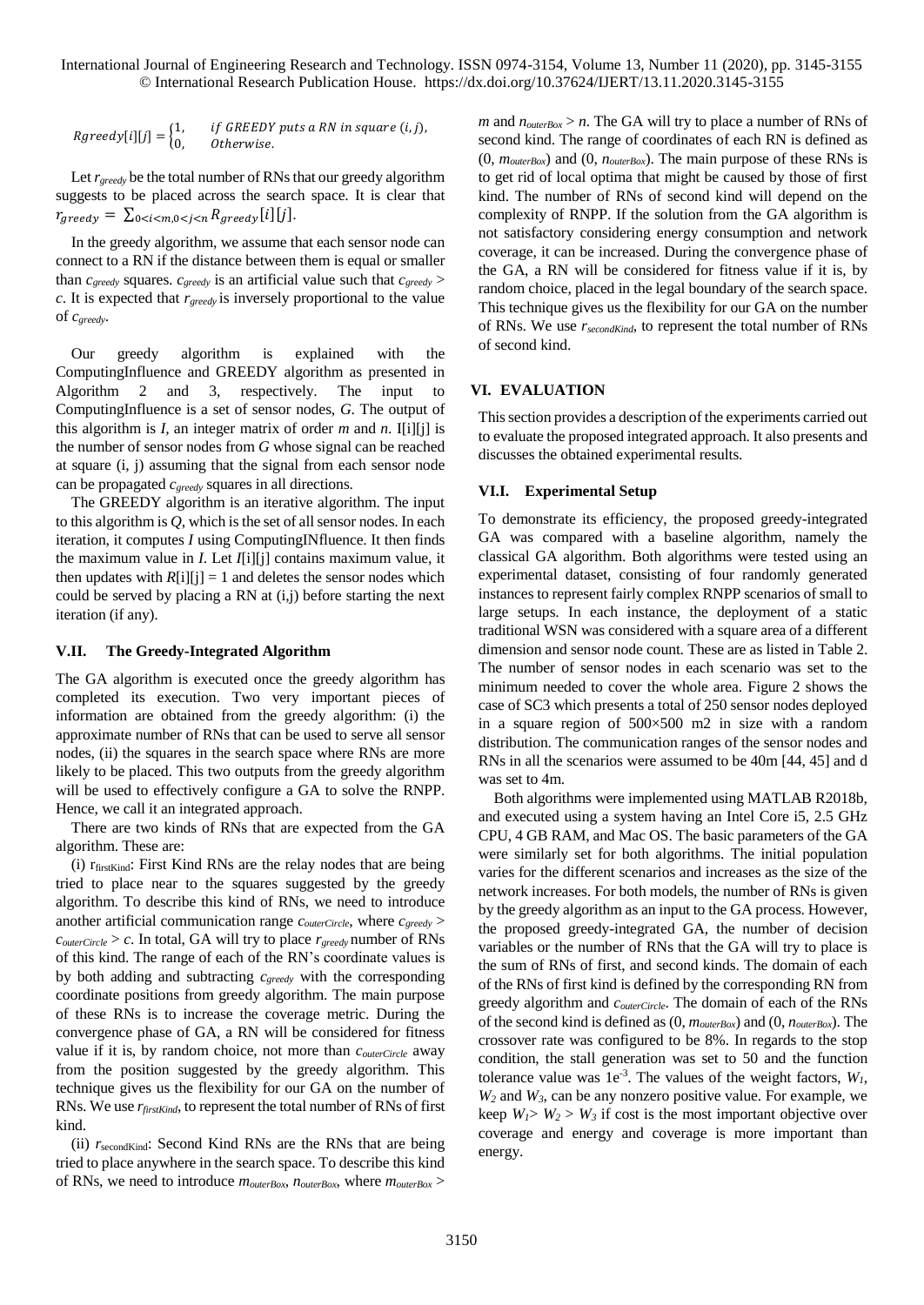| <b>SCENARIO</b> | AREA SIZE (M2) | S   | R  |
|-----------------|----------------|-----|----|
| SC <sub>1</sub> | $200\times200$ | 100 | 10 |
| SC2             | $300\times300$ | 150 | 17 |
| SC3             | 500×500        | 250 | 40 |
| SC <sub>4</sub> | 800×800        | 400 | 81 |

**Table 2 .** Basic Details of the Experimental Instances

To account for randomness in the GA procedure, each algorithm was run for 30 independent times on each instance. The confidence level was set to 95%. The obtained results were then averaged over the 30 runs.

The performance of the proposed integrated approach was evaluated by establishing a comparison with the performance of the classical GA. The comparison was carried out using two main evaluation measures, similar to [16, 17, 40]. First is the solution quality indicated by the objectives values. This was collected for the objectives: network coverage, energy consumption, and cost. The second measure was time efficiency for which we considered a machine-independent metric. That is the total number of generations run by the algorithm before the code terminates.



**Fig 2.** Representation of the SC3 dataset

#### **VI.II. Results and Discussion**

Tables 3 and 4 summarize the average values of the considered objective functions for all the instances. It is evident that the proposed integrated algorithm performed similar to the classical GA in SC1 with a relatively small setup. Figure 3 also shows that the same number of RNs was outputted by both algorithms. However, the greedy-integrated GA algorithm converged to the near-optimal solution with less GA iterations. As it can be seen in Figure 4, it required about 32% less generations before reaching terminating condition.

Increasing the size of the experimental setup resulted in overall degradation of the performance of both algorithms as indicated by the obtained results. Nevertheless, less performance degradation was experienced by the proposed approach in these

scenarios. Comparing the results of the classical GA in SC2 to those of SC3, the network coverage rate decreased by about 19% and the power consumption rate increased by about 14%. For the same scenarios, the proposed algorithm experienced less reduction on the network coverage rate (decreased by only 8%) and a less increase on the power consumption rate (increased by only 7%).

**Table 3.** Network Coverage Results

|                 | <b>CLASSICAL-GA</b> |            | <b>GREEDY-INTEGRATED GA</b> |            |  |  |  |
|-----------------|---------------------|------------|-----------------------------|------------|--|--|--|
| <b>SCENARIO</b> | <b>MEAN</b>         | <b>STD</b> | <b>MEAN</b>                 | <b>STD</b> |  |  |  |
| SC <sub>1</sub> | 99.5                | $\pm 0.9$  | 100                         | $\pm 0$    |  |  |  |
| SC <sub>2</sub> | 90.5                | $\pm 2.8$  | 95.2                        | $\pm 2.1$  |  |  |  |
| SC <sub>3</sub> | 72.9                | $+2.7$     | 86.8                        | $\pm 0.8$  |  |  |  |
| SC <sub>4</sub> | 60.1                | $+2.7$     | 77.4                        | $\pm 0.5$  |  |  |  |

**Table 4.** Energy Consumption Results

|                 | <b>CLASSICAL-GA</b> |            | <b>GREEDY-INTEGRATED GA</b> |            |  |  |  |
|-----------------|---------------------|------------|-----------------------------|------------|--|--|--|
| <b>SCENARIO</b> | <b>MEAN</b>         | <b>STD</b> | <b>MEAN</b>                 | <b>STD</b> |  |  |  |
| SC <sub>1</sub> | 60.6                | $\pm 1.5$  | 60.1                        | $\pm 1.7$  |  |  |  |
| SC2             | 66.5                | $\pm 2.1$  | 65.4                        | $\pm 1.6$  |  |  |  |
| SC <sub>3</sub> | 75.5                | $\pm 1.4$  | 70.1                        | $\pm 1.1$  |  |  |  |
| SC <sub>4</sub> | 81.7                | $\pm 1.3$  | 74.9                        | $\pm 1.2$  |  |  |  |



■ Classical-GA Greedy-integrated GA

**Fig 3.** Number of Generation Comparison.



**Fig 4.** Number of RNs Comparison.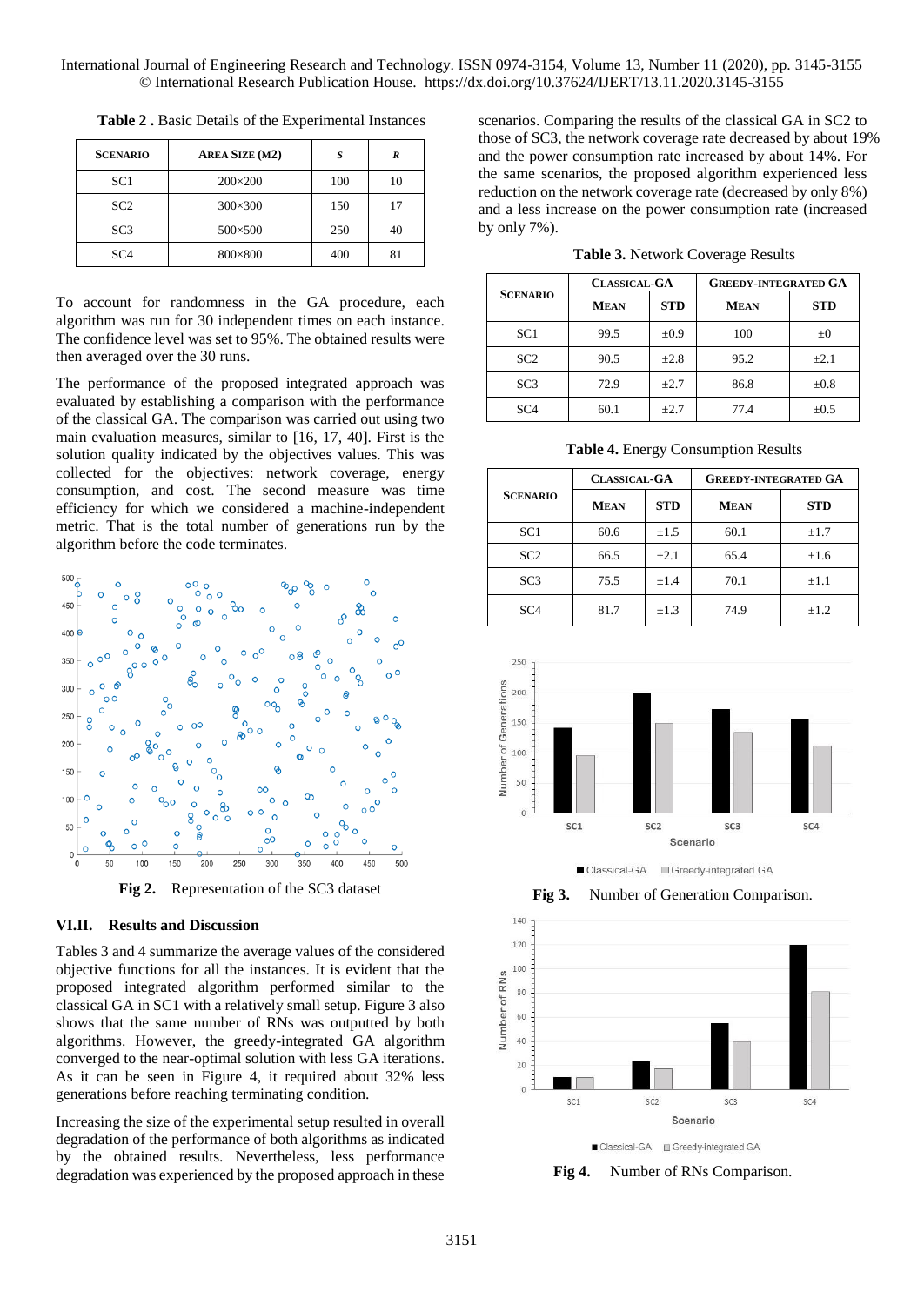As the setup size increased, better improvement on the considered objective was achieved by the proposed algorithm compared to the classical GA. For example, it succeeded in Scenario SC3 to provide an increase by about 19% on the network coverage rate and a decrease by about 7% on the power consumption rate. Figure 5 and 6 show how the RNs were positioned by the classic GA and the proposed integrated algorithm, respectively. This is for the SC3 case presented in Figure 2 and after having the search space pre-processed. In a relatively very large setup such as SC4, the rates of network coverage and power consumption improved by about 29% and 8%, respectively, compared to the classical GA. Figure 3 also shows that the proposed algorithm required less number of RNs to perform similar to GA. It succeeded to reduce the RNs number by more than 25% particularly in large scenarios.



It can also be noticed from Figure 4 that the proposed algorithm tended to converge faster than the classical GA in small and large setups. In Scenario SC4, for example, the algorithm required a number of generations less than the classical GA by about 29% before reaching terminating condition. Overall improvement of more than 22% on the convergence rate was achieved by our algorithm in all the instances. It is important to note that there is a randomness effect which needs to be considered in this regard. However, it was observed that the proposed algorithm managed to minimize such effect to some extent.

In further experiments, we compared our proposed integrated approach with the classical GA when keeping the generation number fixed at the value of 1000. In other words, we want to investigate the convergence or improvement achieved by each algorithm if it is given more number of generations. We only considered the large scenarios, SC3 and SC4, as we found that the GA did not perform well on these two large problems. One might think that the GA might perform well for these cases, if we keep it running for more generations. We performed this experiment to check this statement experimentally. In the case of scenario SC3, we compared the convergence of both algorithms when similar performance in terms of network coverage and power consumption was achieved. For scenario SC4, we compared the solution quality of both algorithms after reaching the maximum number of generations. In both setups, the experiments were carried out with varying numbers of RNs for further performance investigation.

Table 5 presents the results of both algorithms in the case of Scenario SC3. It is evident that less number of generations is required by the greedy-integrated GA to achieve similar performance of the classical GA. The integrated algorithm effectively succeeded in converging to a better solution with 33% less GA-iterations for 40 RNs. It can also be noticed that the integrated algorithm achieved almost 100% network coverage rate with 46 RNs and 15% less number of generations. For the other case, the results of both algorithms considering Scenario SC4 is presented in Table 6. It can be seen that the proposed algorithm outputted better solution quality compared to the classical GA. For network coverage, the proposed algorithm succeeded in covering about 90% of the sensor nodes with 97 RNs whereas the classical GA at most achieved coverage rate of less than 70%. It is also evident that the proposed algorithm reduced the rate of energy consumption by about 8% in average considering the deployment of both 81 and 97 RNs.

# **VII. CONCLUSION**

The novel integrated approach introduced in this paper addresses the complexity of the search space considering unconstrained placement of RNs in large-scale WSNs. An effective greedy placement strategy is integrated with the GA to effectively support its search process and accelerate its convergence. The experimental results demonstrated how the proposed approach succeeded towards such a goal and achieved a considerable reduction in the GA iterations. Moreover, it was found that the classical GA did not perform well in large WSN deployments, and that the greedy technique helped it to effectively output better solution quality. The proposed greedy-integrated GA was able to increase network coverage and reduce power consumption while providing costeffective solutions saving at most one third of RNs. This is evident even after varying the configurations of the GA by increasing and fixing the maximum number of generations and adding more populations. Such improvements provide an effective contribution towards better WSN deployments for different applications with large-scale setups. However, no noticeable improvement was achieved in small-scale scenarios. In future, we plan to extend our work to other variations of the RNPP considering varying-scale scenarios. The focus will be on establishing k-connectivity in multihop and 3D setups for heterogeneous WSN deployments.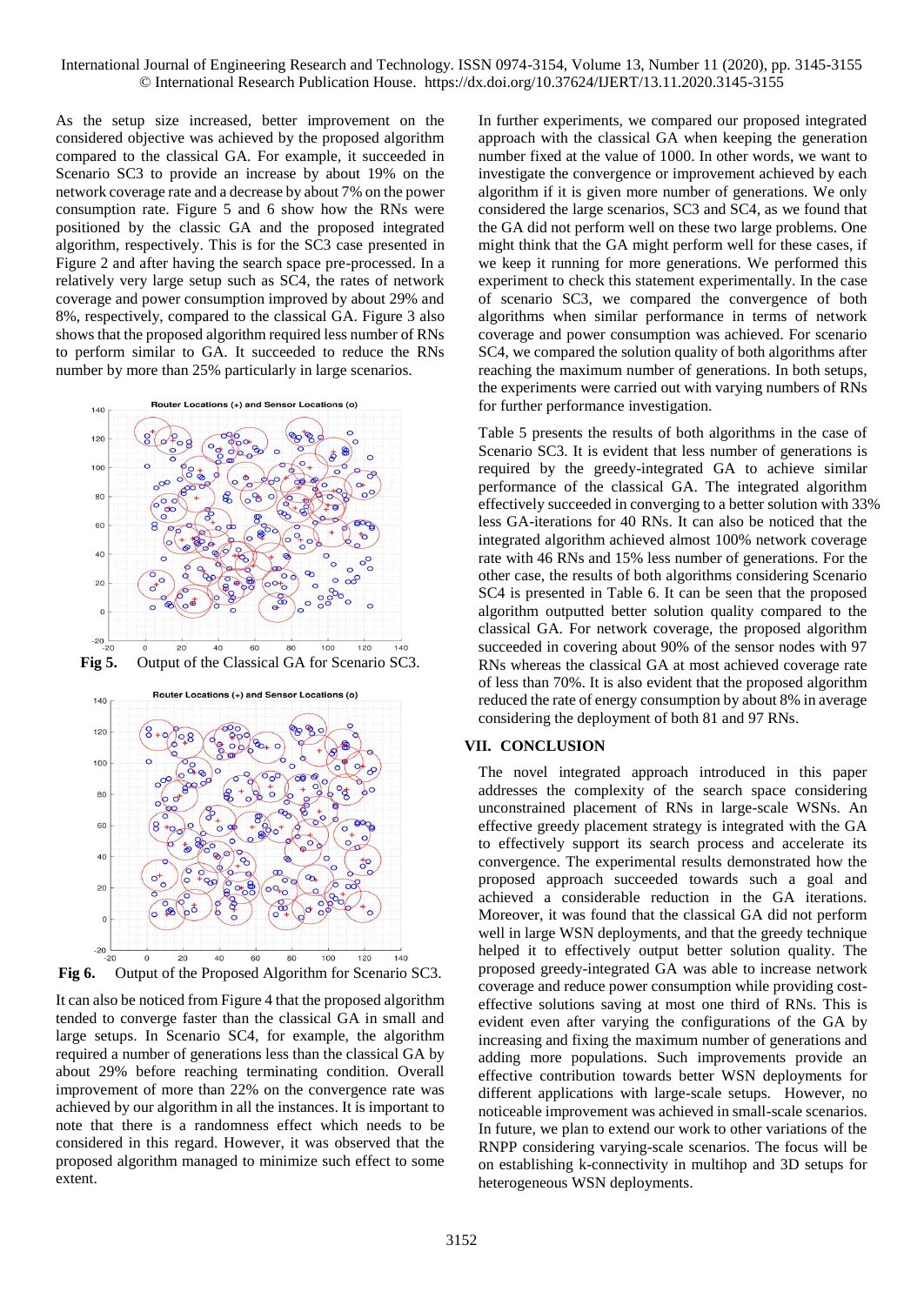|                          | <b>Classical-GA</b> |             |                          |       |             |            | <b>Greedy-integrated GA</b> |             |                          |       |             |            |
|--------------------------|---------------------|-------------|--------------------------|-------|-------------|------------|-----------------------------|-------------|--------------------------|-------|-------------|------------|
|                          | $RNs = 40$          |             | $RNs = 46$               |       |             | $RNs = 40$ |                             |             | <b>RNs=46</b>            |       |             |            |
|                          | Mean                | <b>Best</b> | <b>STD</b>               | Mean  | <b>Best</b> | <b>STD</b> | Mean                        | <b>Best</b> | <b>STD</b>               | Mean  | <b>Best</b> | <b>STD</b> |
| <b>Coverage Rate</b>     | 91.14               | 92.80       | ±1.3                     | 92.48 | 93.60       | ±1.6       | 95.76                       | 97.20       | ±1.2                     | 97.68 | 98.4        | ±1.0       |
| <b>Energy Cons. Rate</b> | 69.44               | 68.22       | ±1.0                     | 66.84 | 64.75       | ±1.2       | 67.56                       | 63.54       | ±2.4                     | 62.61 | 61.75       | ±0.7       |
| <b>No of Generations</b> | 1000                | 1000        | $\overline{\phantom{a}}$ | 1000  | 1000        | ٠          | 675                         | 350         | $\overline{\phantom{a}}$ | 850   | 550         | ٠          |

**TABLE 5 .** CONVERGENCE RATE AND SOLUTION QUALITY FOR SCENARIO SC3

|                          | <b>Classical-GA</b> |             |                          |               |             |            | <b>Greedy-integrated GA</b> |             |            |            |             |            |
|--------------------------|---------------------|-------------|--------------------------|---------------|-------------|------------|-----------------------------|-------------|------------|------------|-------------|------------|
|                          | $RNs = 81$          |             |                          | <b>RNs=97</b> |             |            | <b>RNs=81</b>               |             |            | $RNs = 97$ |             |            |
|                          | Mean                | <b>Best</b> | <b>STD</b>               | Mean          | <b>Best</b> | <b>STD</b> | Mean                        | <b>Best</b> | <b>STD</b> | Mean       | <b>Best</b> | <b>STD</b> |
| <b>Coverage Rate</b>     | 67.05               | 69.25       | ±2.0                     | 71.70         | 73.50       | ±1.7       | 83.15                       | 84.5        | ±1.2       | 89.05      | 90.5        | ±1.2       |
| <b>Energy Cons. Rate</b> | 79.76               | 78.55       | ±0.8                     | 77.21         | 74.92       | ±1.6       | 73.80                       | 72.48       | ±1.2       | 69.50      | 68.85       | ±0.4       |
| <b>No of Generations</b> | 1000                | 1000        | $\overline{\phantom{a}}$ | 1000          | 1000        | ۰          | 1000                        | 1000        | ٠          | 1000       | 1000        | ٠          |

# **REFERENCES**

- [1] P. Parwekar, and S. Rodda, "Optimization of Clustering in Wireless Sensor Networks Using Genetic Algorithm," Int. J. Appl. Metaheuristic Comput., vol. 8, no. 4, pp. 84-98, 2017.
- [2] P. S. Ragavan, and K. Ramasamy, "Optimized routing in wireless sensor networks by establishing dynamic topologies based on genetic algorithm," Cluster Comput., vol. 22, no. 5, pp. 12119-12125, 2019.
- [3] V. Sivakumar, and D. Rekha, "Node scheduling problem in underwater acoustic sensor network using genetic algorithm," Pers. Ubiquitous Comput., vol. 22, no. 5-6, pp. 951-959, 2018.
- [4] Z. Fei, B. Li, S. Yang, C. Xing, H. Chen, and L. Hanzo, "A survey of multi-objective optimization in wireless sensor networks: Metrics, algorithms, and open problems," IEEE Commun. Surveys Tuts., vol. 19, no. 1, pp. 550-586, 2016.
- [5] D. S. Deif, and Y. Gadallah, "Classification of wireless sensor networks deployment techniques," IEEE

Commun. Surveys Tuts., vol. 16, no.2, pp. 834-855, 2014.

- [6] M. Iqbal, M. Naeem, A. Anpalagan, N. N. Qadri, and M. Imran, "Multi-objective optimization in sensor networks: Optimization classification, applications and solution approaches," Comput. Networks., vol. 99, pp. 134-161, 2016.
- [7] J. M. Lanza-Gutiérrez, N. Caballé, J. A. Gómez-Pulido, B. Crawford, and R. Soto, "Toward Robust Multi-Objective Metaheuristic for Solving the Relay Node Placement Problem in Wireless Sensor Networks," IEEE Sensors J., vol. 19, no. 3, p. 677, 2019.
- [8] J. M. Lanza-Gutierrez, and J. A. Gomez-Pulido, "Assuming multiobjective metaheuristics to solve a three-objective optimization problem for relay node deployment in wireless sensor networks," Appl. Soft Comput., vol. 30, pp. 675-687, 2015.
- [9] B. O. Ayinde, and H. A. Hashim, "Energy-efficient deployment of relay nodes in wireless sensor networks using evolutionary techniques," Int. J. Wirel. Inf. Networks., vol. 25, no. 2, pp. 157-172, 2018.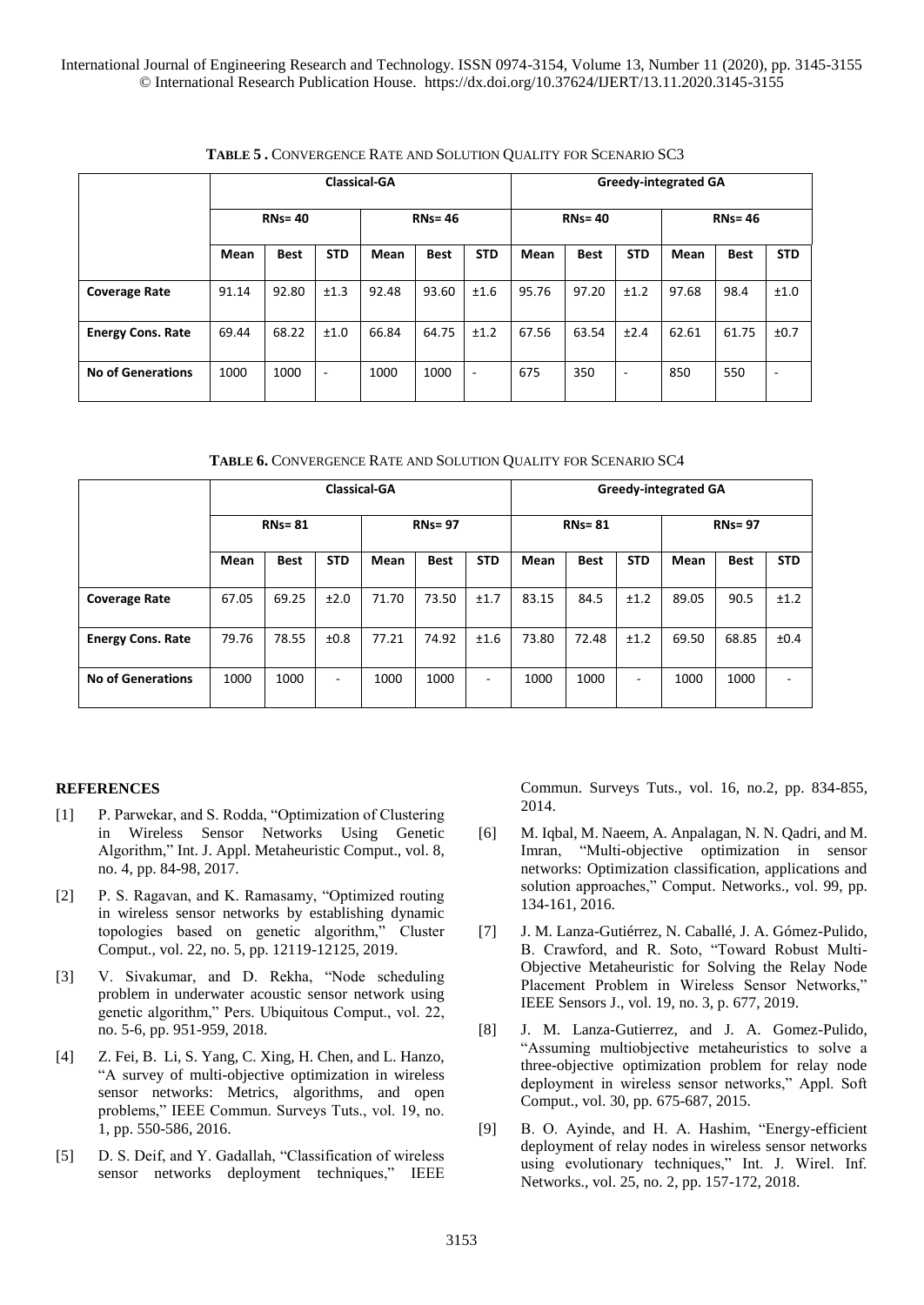- [10] S. K. Gupta, P. Kuila, and P. K. Jana, "Genetic algorithm" for k-connected relay node placement in wireless sensor networks," in Proc. of the second international conference on computer and communication technologies, Springer, New Delhi, 2016, pp. 721-729.
- [11] S. K. Gupta, P. Kuila, and P. K. Jana, "Genetic algorithm approach for k-coverage and m-connected node placement in target based wireless sensor networks," Comput. Electr. Eng., vol. 56, pp. 544-556, 2016.
- [12] J. George, and R. M. Sharma, "Relay node placement in wireless sensor networks using modified genetic algorithm," in 2016 2nd International Conference on Applied and Theoretical Computing and Communication Technology, 2016, pp. 551-556.
- [13] S. Misra, N. E. Majd, and H. Huang, "Constrained relay node placement in energy harvesting wireless sensor networks," in IEEE 8th International Conference on Mobile Ad-Hoc and Sensor Systems. 2011, pp. 25–34.
- [14] N. E. Majd, "Toward Optimal Constrained Relay Node Placement Problem in Energy Cooperative Energy Harvesting Wireless Sensor Networks. Int. J. Comput. Sci. Inf. Secur.," vol. 15, no. 7, pp. 292-300, 2017.
- [15] V. Snášel, and L. P. Kong, "Modified Genetic Algorithm with Sorting Process for Wireless Sensor Network," in International Conference on Innovative Computing and Communications, Springer, Singapore, 2020, pp. 381-388.
- [16] E. F. Flushing, and G. A. Di Caro, "Exploiting synergies between exact and heuristic methods in optimization: an application to the relay placement problem in wireless sensor networks," in International Conference on Bio-Inspired Models of Network, Information, and Computing Systems, Springer, Cham, 2012, pp. 250- 265.
- [17] Y. H. Zhang, Y. J. Gong, T. L. Gu, Y. Li, and J. Zhang, "Flexible genetic algorithm: A simple and generic approach to node placement problems," Appl. Soft Comput., vol. 52, pp. 457-470, 2017.
- [18] G. V. Singh, S. Harizan, and P. Kuila, "Quantum Inspired Genetic Algorithm for Relay Node Placement in Cluster Based Wireless Sensor Networks," in International Conference on Computational Intelligence, Communications, and Business Analytics, Springer, Singapore, 2018, pp. 381-391.
- [19] N. T. Tam, H. T. T. Binh, T. H. Hung, and D. A. Dung, "Prolong the Network Lifetime of Wireless Underground Sensor Networks by Optimal Relay Node Placement," in International Conference on the Applications of Evolutionary Computation, Springer, Cham, 2019, pp. 439-453.
- [20] T. N. Mathaba, "Optimal Sink-Node Placement and Routing for an Energy Efficient Two-Tier Wireless Sensor Network," in 2018 International Conference on Advances in Big Data, Computing and Data Communication Systems, 2018, pp. 1-6.
- [21] C. Ma, W. Liang, and M. Zheng, "Lifetime Constrained Relay Node Placement in WSNs: A Cluster-Based Approximation Algorithm," in 2017 IEEE 85th Vehicular Technology Conference, 2017, pp. 1-5.
- [22] F. Senel, and M. Younis, "Novel relay node placement algorithms for establishing connected topologies," J. Netw. Comput. Appl., vol .70, pp. 114-130, 2016.
- [23] S. Sapre, and S. Mini, "Optimized relay nodes positioning to achieve full connectivity in wireless sensor networks," Wirel. Pers. Commun., vol. 99, no. 4, pp. 1521-1540, 2016.
- [24] Y. Li, C.S. Chen, K. Chi, and J. Zhang, "Two-tiered relay node placement for WSN-based home health monitoring system," Peer-to-Peer Netw. Appl., vol. 12, no. 3, pp. 589-603, 2019.
- [25] C. Ma, W. Liang, M. Zheng, and H. Sharif, "A connectivity-aware approximation algorithm for relay node placement in wireless sensor networks," IEEE Sensors J., vol. 16, no. 2, pp. 515-528, 2015.
- [26] C.C Chen, C. Y. Chang, and P.Y. Chen, "Linear time approximation algorithms for the relay node placement problem in wireless sensor networks with hexagon tessellation," J. Sensors., 2015.
- [27] G. Liu, K. Lu, and J. Li, "Approximation Algorithm for Relay Node Placement in Singled-Tiered Wireless Sensor Networks," in 2019 IEEE 4th International Conference on Advanced Robotics and Mechatronics, 2019, pp. 162-167.
- [28] K. Tisseli, C. Benzaid, N. Lasla, and N. Badache, "Connectivity-aware Relay Node Deployment in Gridbased Wireless Sensor Networks," in 2019 Wireless Days, 2019, pp. 1-4.
- [29] S. Sapre, and S. Mini, "Relay node placement to establish full connectivity in directional sensor networks," in 2017 Fourteenth International Conference on Wireless and Optical Communications Networks, 2017, pp. 1-5.
- [30] S. Sapre, and S. Mini, "Moth Flame Based Optimized Placement of Relay Nodes for Fault Tolerant Wireless Sensor Networks," in 2018 9th International Conference on Computing, Communication and Networking Technologies, 2018, pp. 1-6.
- [31] B. Yuan, H. Chen, and X. Yao, "Optimal relay placement for lifetime maximization in wireless underground sensor networks," Inf. Sci. (Ny)., vol. 418, pp. 463-479, 2017.
- [32] B. Yu, W. Yuanping, Z. Liang, H. Yuan, and Z. Aijuan, "Relay node deployment for wireless sensor networks based on PSO," in 2015 IEEE International Conference on Computer and Information Technology; Ubiquitous Computing and Communications; Dependable, Autonomic and Secure Computing; Pervasive Intelligence and Computing, 2015, pp. 2393-2398.